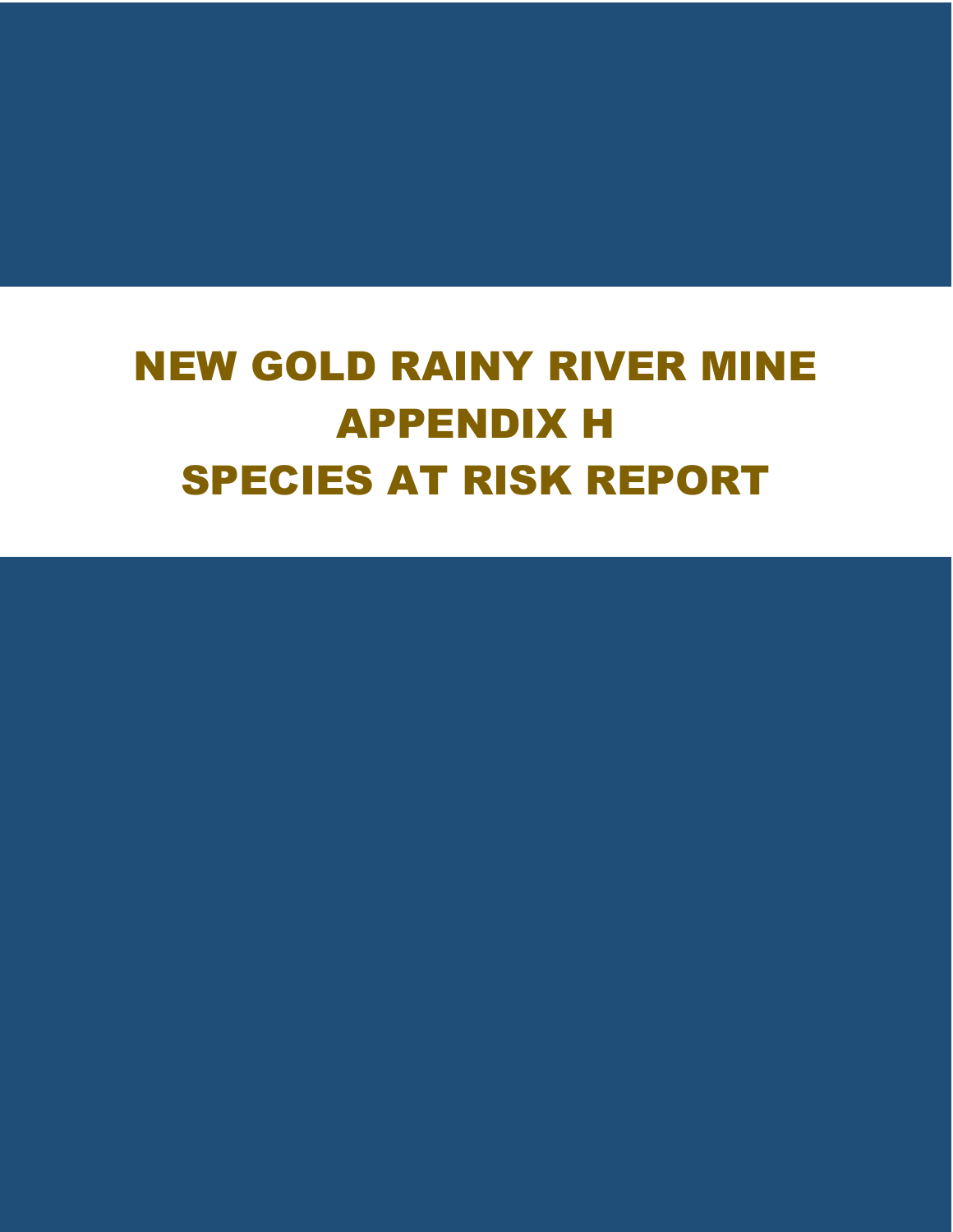#### Rainy River Mine January 2021 Species at Risk Report

| $\overline{\phantom{a}}$<br>Date             | pecies.                 | .                                                                   |
|----------------------------------------------|-------------------------|---------------------------------------------------------------------|
| σr<br>' −∪u<br>$\mathcal{L} \mathbf{U}$<br>. | าerican<br><b>Eagle</b> | $\cdot$<br>$\sim$<br>–<br>dmır.<br>ldino<br>.<br>n v<br>. חמויי<br> |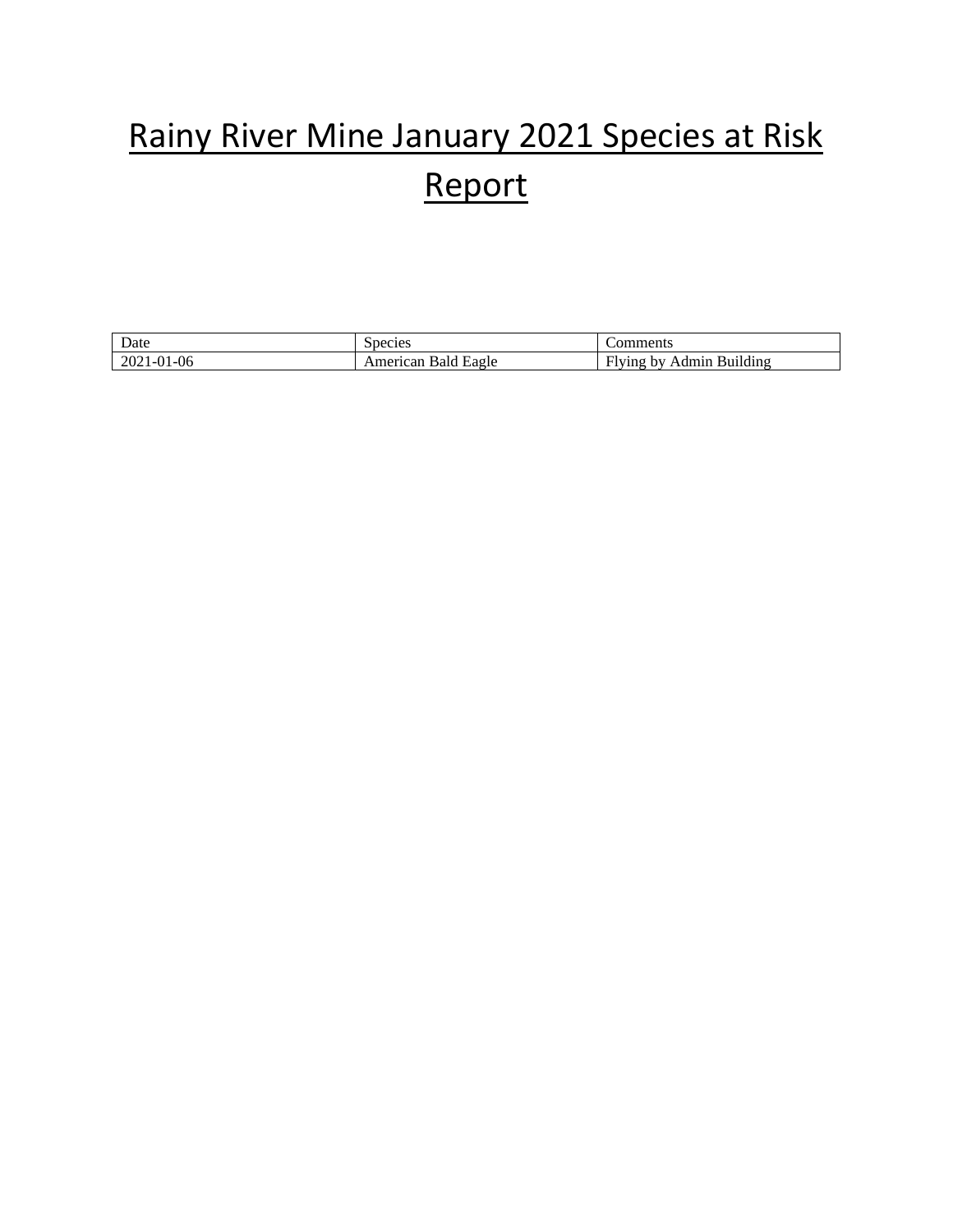#### Rainy River Mine February 2021 Species at Risk Report

| Date             | <b>Species</b>      | Comments                              |
|------------------|---------------------|---------------------------------------|
| 2021-02-03       | American Bald Eagle | Flying south of Sump 1                |
| 2021-02-09       | American Bald Eagle | Flying near south air quality station |
| $2021 - 02 - 10$ | Cougar              | North end of the TMA, near            |
|                  |                     | Richardson Gate                       |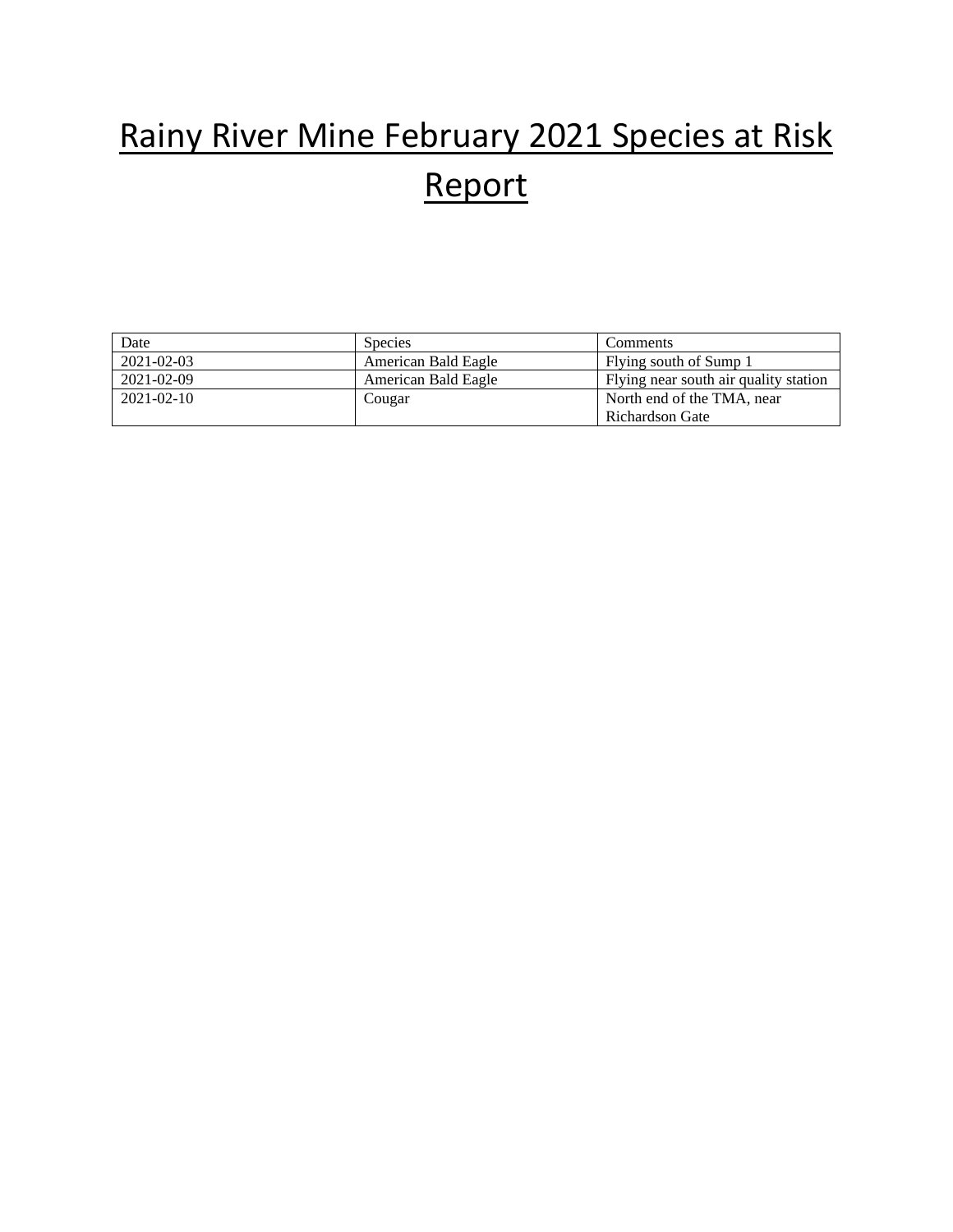### Rainy River Mine March 2021 Species at Risk Report

| Date       | <b>Species</b>         | Comments                       |
|------------|------------------------|--------------------------------|
| 2021-03-22 | American Bald Eagle    | Flying over Korpi Rd           |
| 2021-03-25 | 2 American Bald Eagles | Roosting in a tree beside West |
|            |                        | Creek Pond                     |
| 2021-03-25 | American Bald Eagle    | Flying near the Pinewood River |
|            |                        | Pumphouse                      |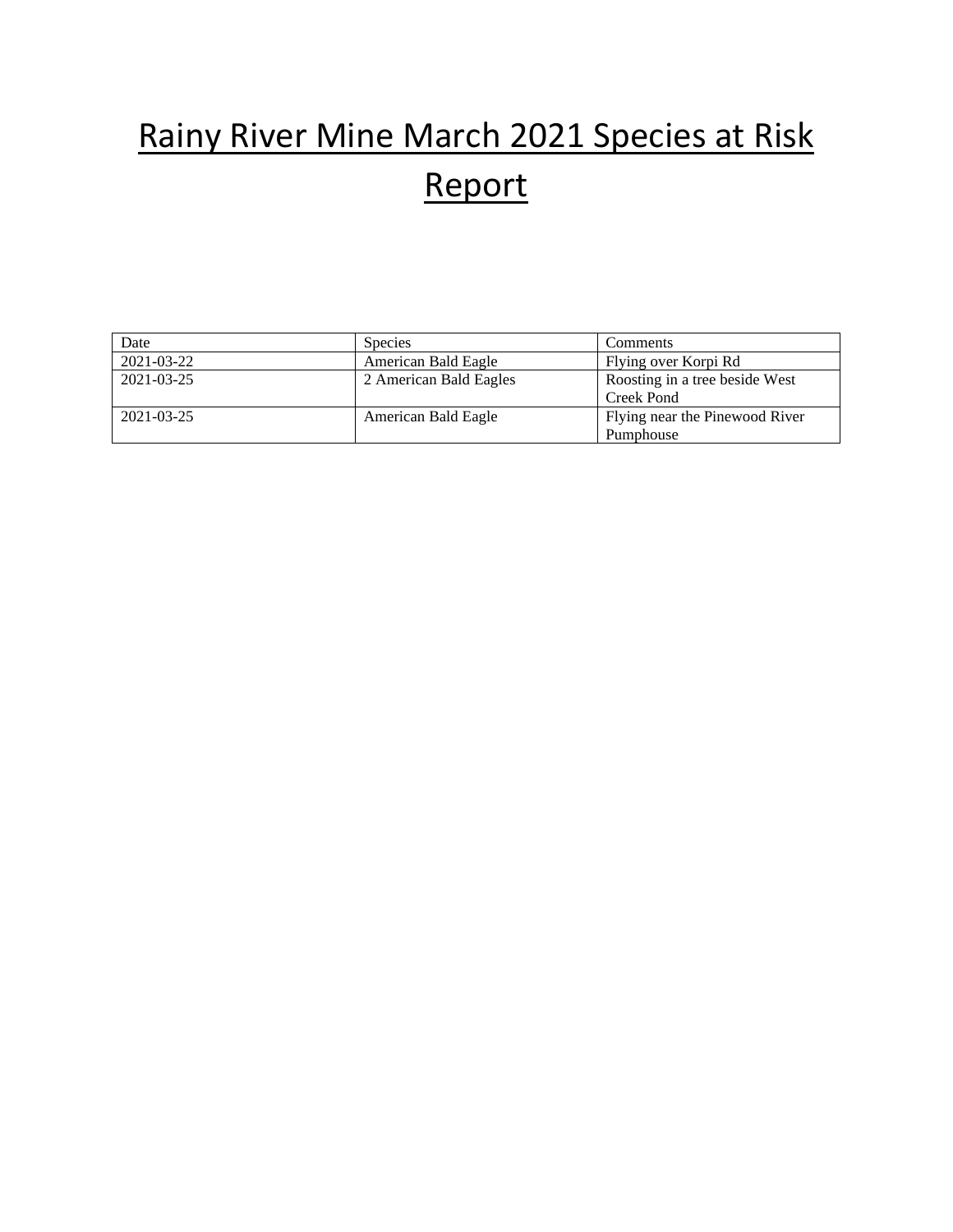### Rainy River Mine April 2021 Species at Risk Report

| Date       | <b>Species</b>                 | Comments                       |
|------------|--------------------------------|--------------------------------|
| 2021-04-23 | <b>American White Pelicans</b> | Flying over Mine Rock Pond     |
| 2021-04-23 | <b>American White Pelicans</b> | Flying over Plant site         |
| 2021-04-28 | American Bald Eagle            | Flying near the Pinewood River |
|            |                                | Pumphouse                      |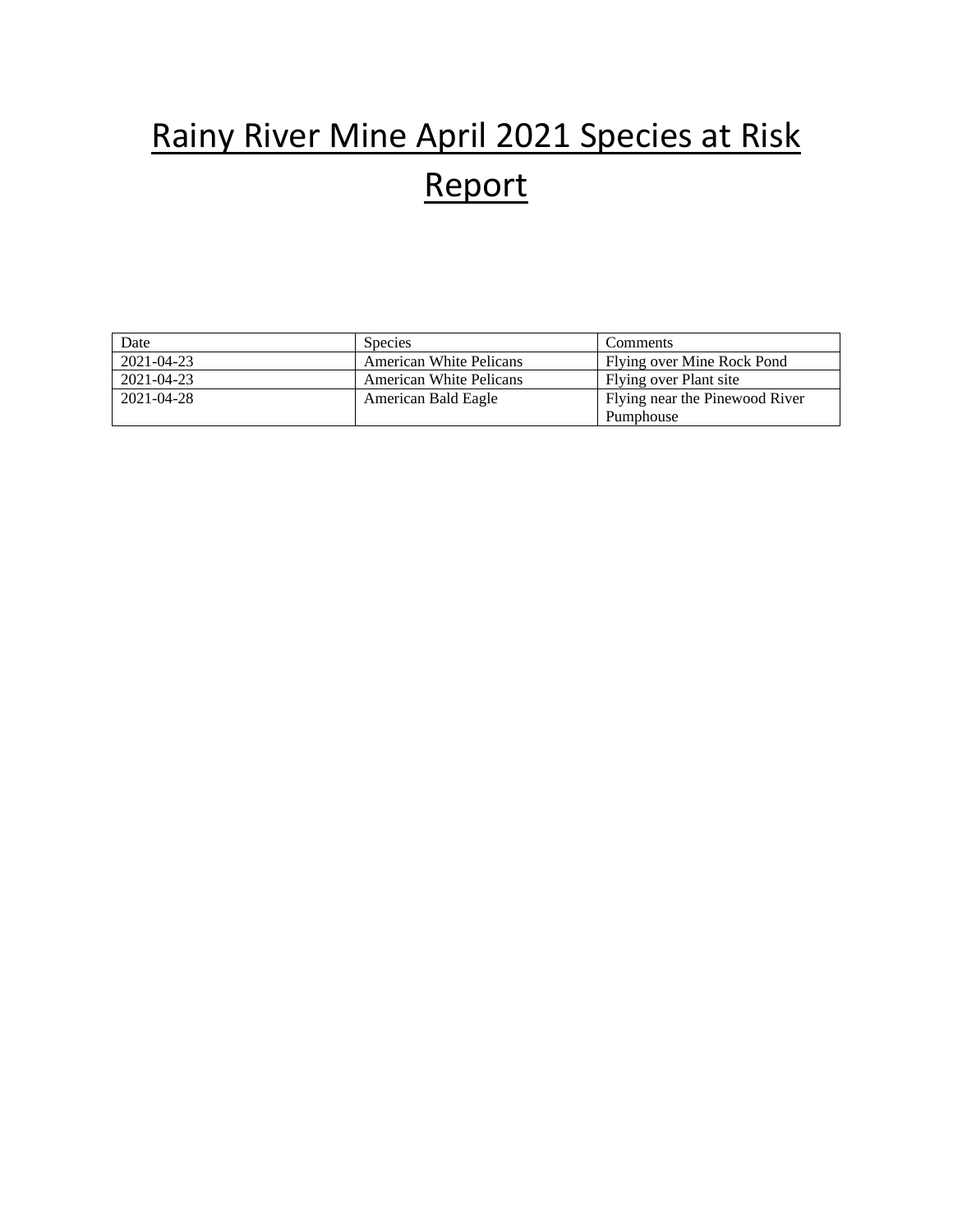### Rainy River Mine May 2021 Species at Risk Report

| Date       | <b>Species</b>            | Comments                       |
|------------|---------------------------|--------------------------------|
| 2021-05-11 | <b>Bobolink</b>           | On a wire near West Gate       |
| 2021-05-11 | 3 American White Pelicans | Flying over Heatwole road      |
| 2021-05-19 | American Bald Eagle       | Flying near the Pinewood River |
|            |                           | Pumphouse                      |
| 2021-05-26 | American Bald Eagle       | Flying near the Pinewood River |
|            |                           | Pumphouse                      |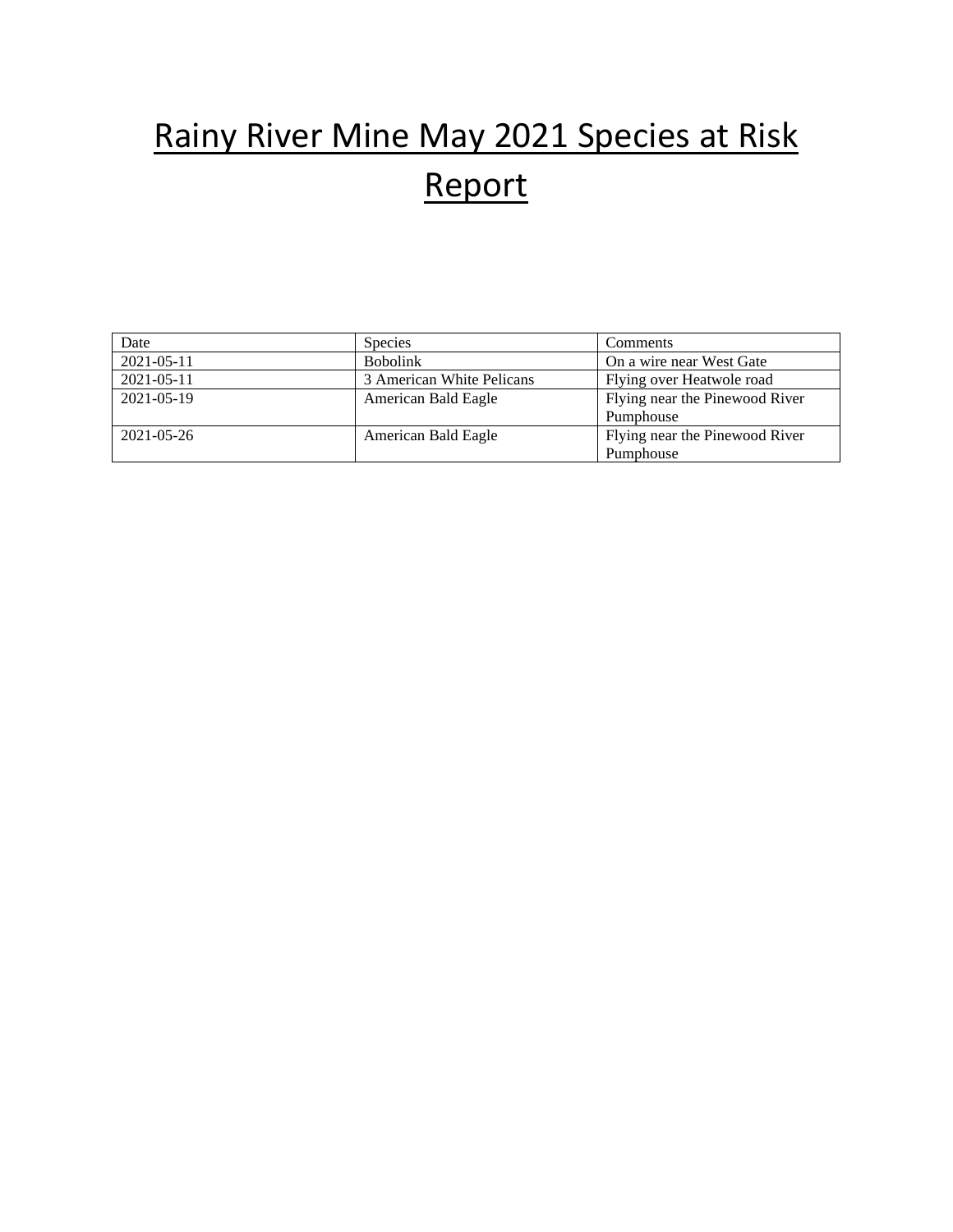#### Rainy River Mine June 2021 Species at Risk Report

| Date       | <b>Species</b>            | Comments                     |
|------------|---------------------------|------------------------------|
| 2021-06-03 | <b>Bobolink</b>           | On a wire near West Gate     |
| 2021-06-03 | 14 Barn Swallows          | Pinewood Pumphouse           |
| 2021-06-08 | <b>Snapping Turtle</b>    | Pinewood River between       |
|            |                           | Blackhawk and Teeple Road    |
| 2021-06-15 | 4 American White Pelicans | Flying over Roen Road corner |
| 2021-06-15 | 10 Barn Swallows          | Galenger road OBA land       |
| 2021-06-24 | 1 Bobolink                | South of Barron Site         |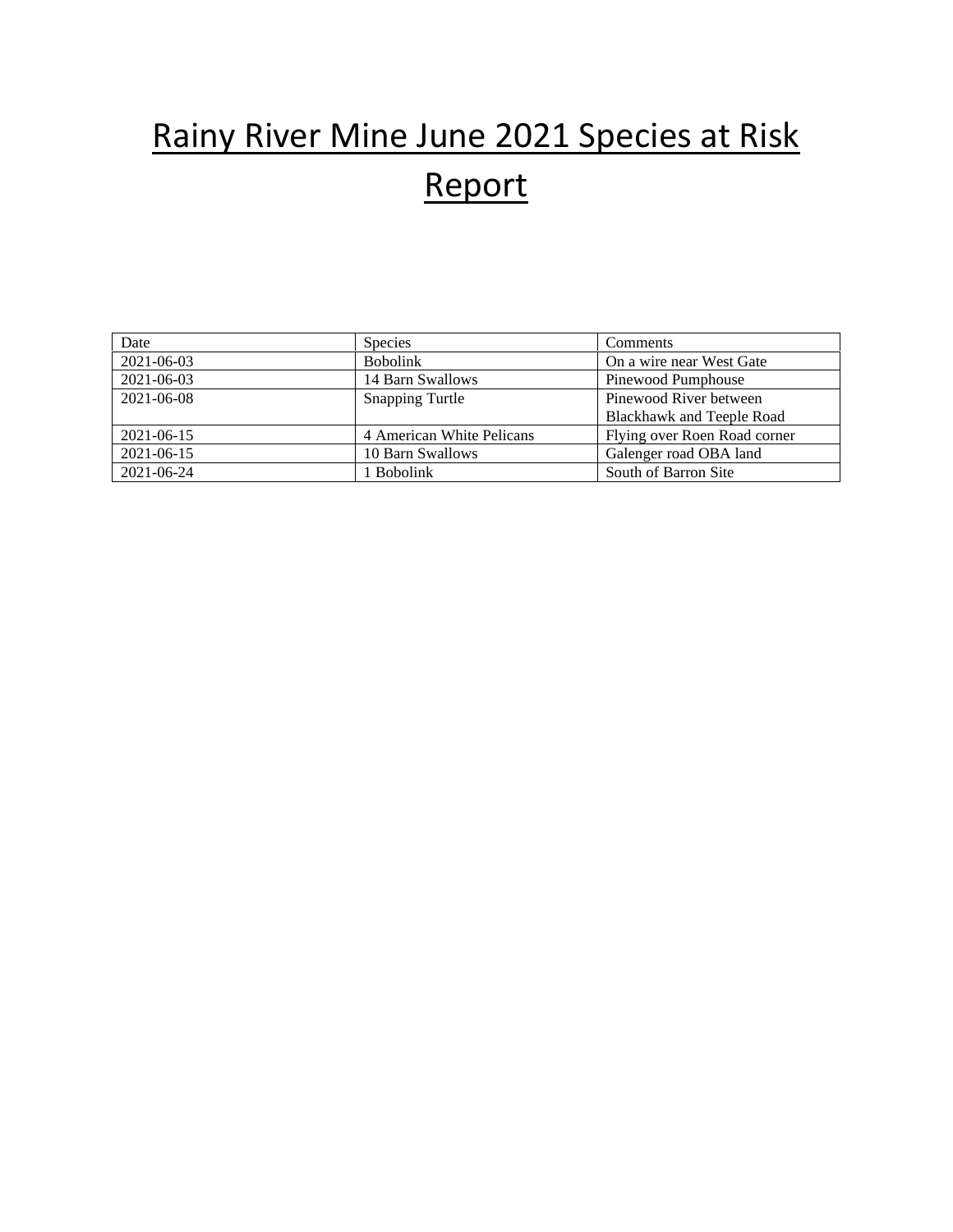### Rainy River Mine July 2021 Species at Risk Report

| Date       | <b>Species</b>            | Comments                            |
|------------|---------------------------|-------------------------------------|
| 2021-07-01 | 20 Bank Swallows          | Colonies discovered in overburden   |
|            |                           | of open pit. Work was restricted    |
|            |                           | until colonies found inactive 2021- |
|            |                           | $08-05$                             |
| 2021-07-14 | 2 American White Pelicans | Flying over Eliuk road              |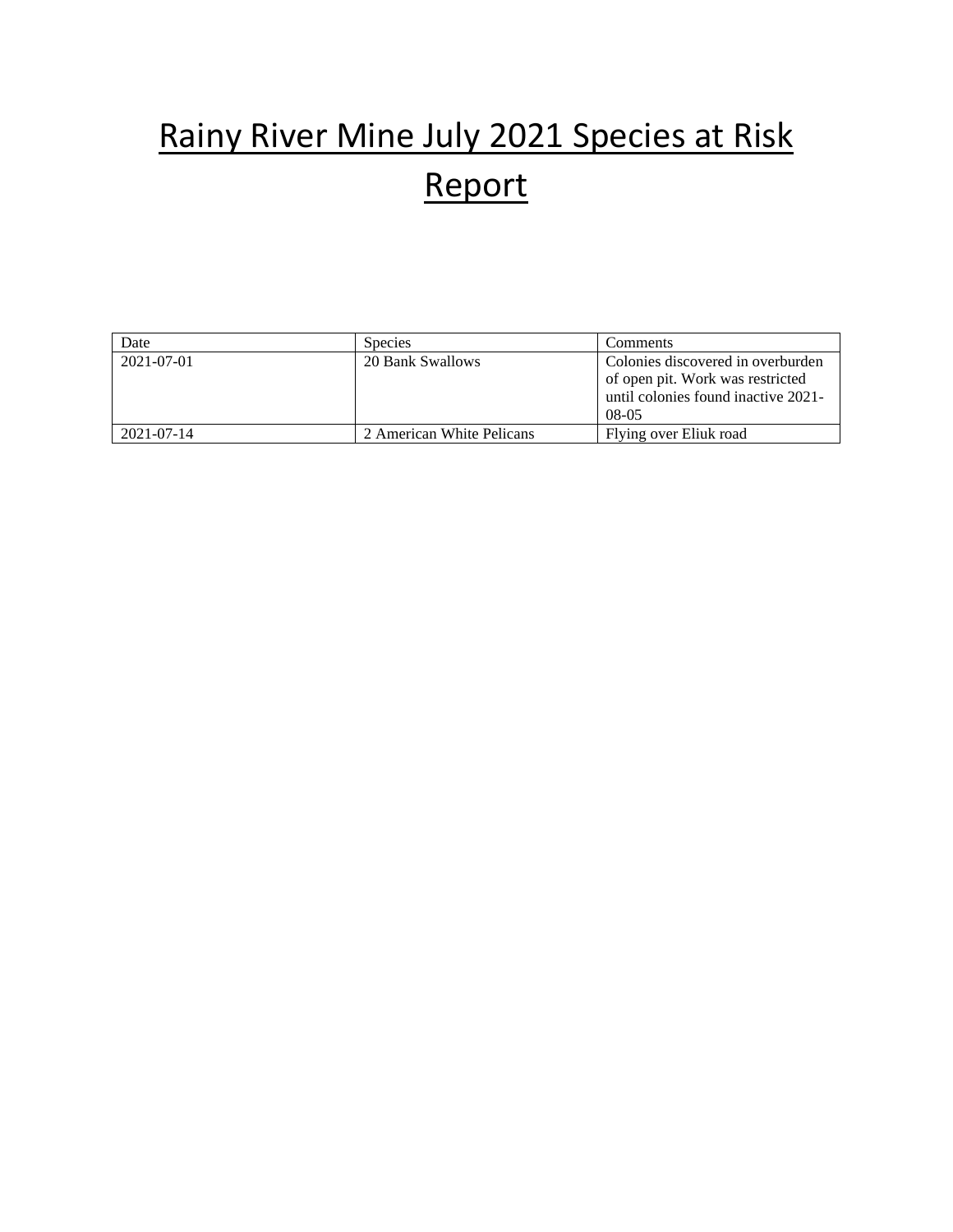#### Rainy River Mine August 2021 Species at Risk Report

| Date       | <b>Species</b>             | Comments                       |
|------------|----------------------------|--------------------------------|
| 2021-08-05 | 3 American White Pelicans  | On Water Management Pond       |
| 2021-08-06 | American White Pelican     | On Clark Creek Pond            |
| 2021-08-09 | 35 Barn Swallows           | Flying around the Barrons site |
| 2021-08-11 | 10 American White Pelicans | Flying over Korpi road         |
| 2021-08-11 | 5 Barn Swallows            | <b>West Gate</b>               |
| 2021-08-17 | 14 American White Pelicans | On Mine Rock Pond              |
| 2021-08-30 | 20 Barn Swallows           | Around Sed Pond 1              |
| 2021-08-31 | 9 Barn Swallows            | Flying Around Barrons site     |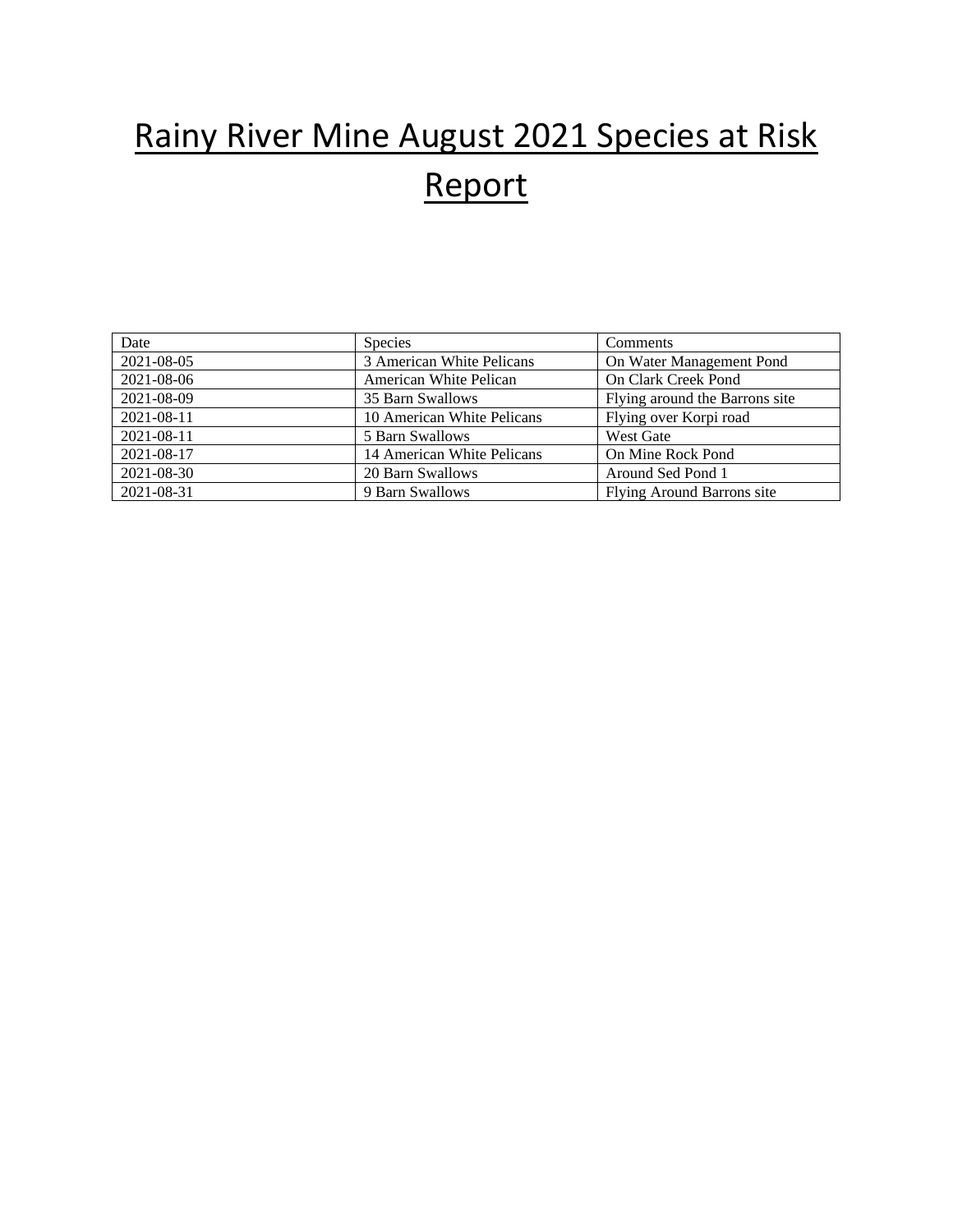#### Rainy River Mine September 2021 Species at Risk Report

| $\sim$<br>Date           | pecies                        | $\sim$ Commerci<br>ments                                  |
|--------------------------|-------------------------------|-----------------------------------------------------------|
| $99-24$<br>$\Delta$<br>. | mer,<br>Lagle<br>≧ean<br>Bald | $\text{Pond}_{\mathcal{L}}$<br>near<br>sed<br>tree<br>ารเ |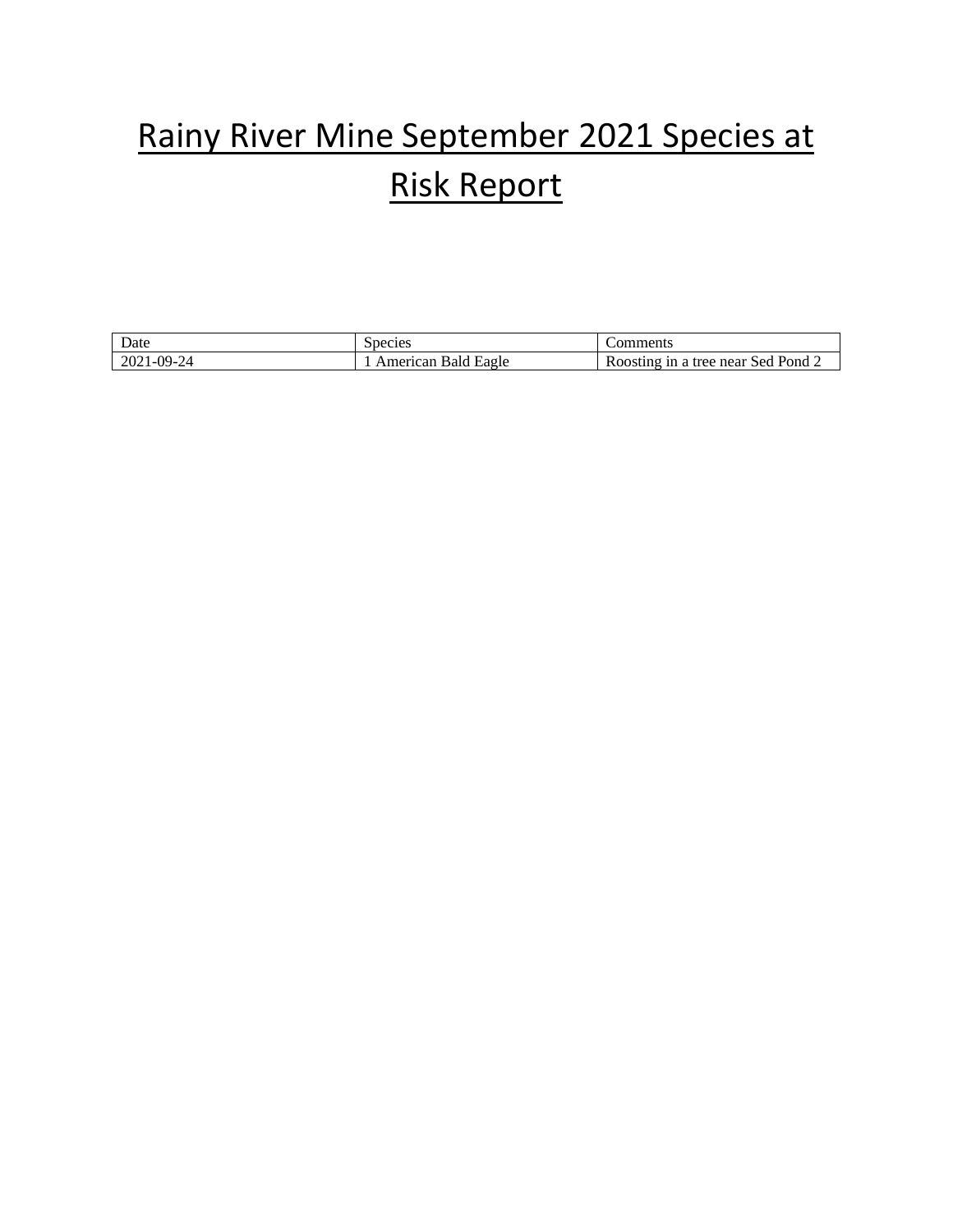### Rainy River Mine October 2021 Species at Risk Report

| Date       | <b>Species</b>      | Comments                        |
|------------|---------------------|---------------------------------|
| 2021-10-20 | American Bald Eagle | Roosting on a hay bale near the |
|            |                     | Pumphouse                       |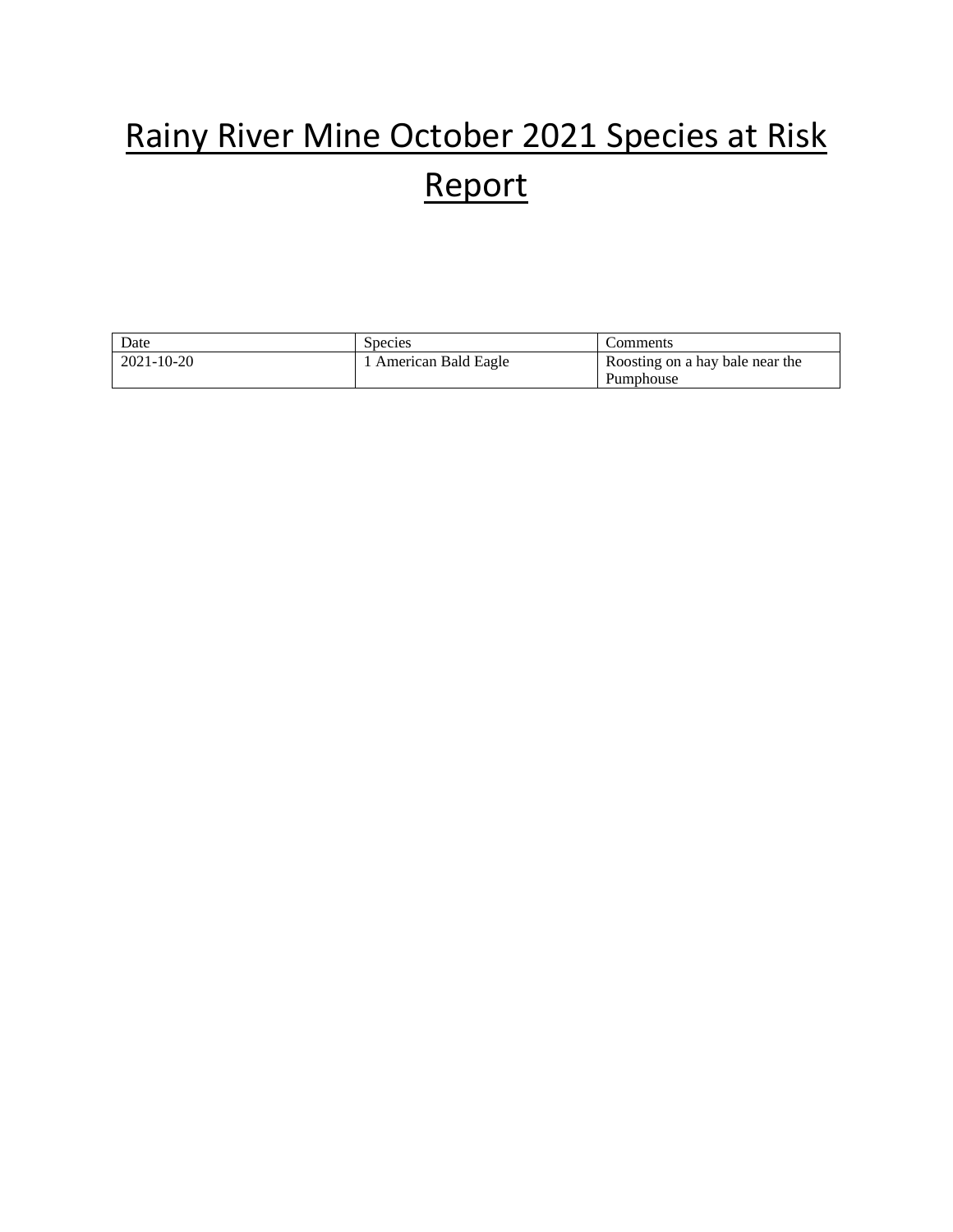#### Rainy River Mine November 2021 Species at Risk Report

| Date       | <b>Species</b>        | Comments                             |
|------------|-----------------------|--------------------------------------|
| 2021-11-17 | 1 American Bald Eagle | Roosting on a tree across from LD7   |
| 2021-11-19 | 1 American Bald Eagle | Feeding on a carcass on the trail to |
|            |                       | Surface Water Site 22                |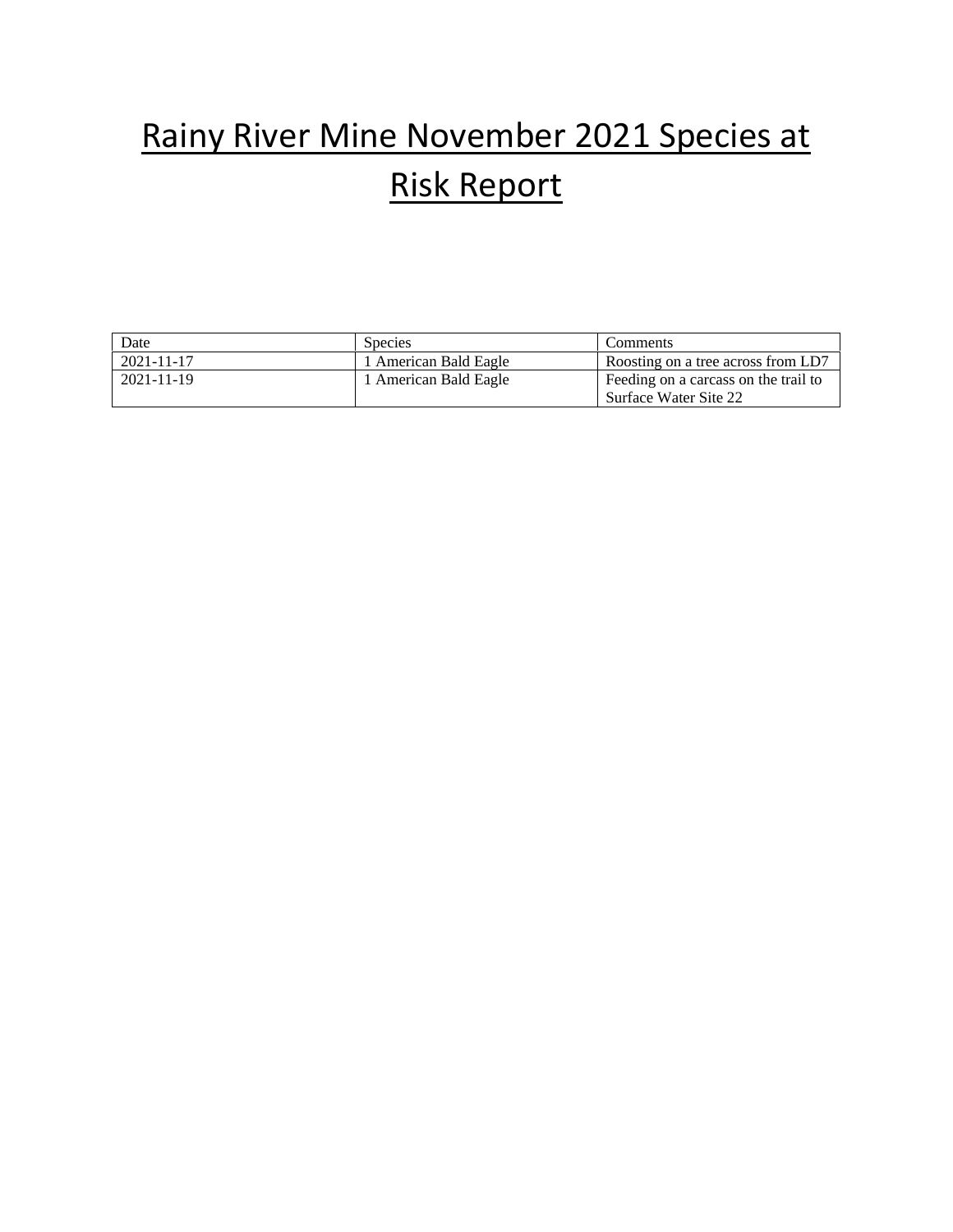#### Rainy River Mine December 2021 Species at Risk Report

#### No SAR reported for December 2021

| Date | $\sim$<br>Species | -<br>'omments |
|------|-------------------|---------------|
|      |                   |               |
|      |                   |               |